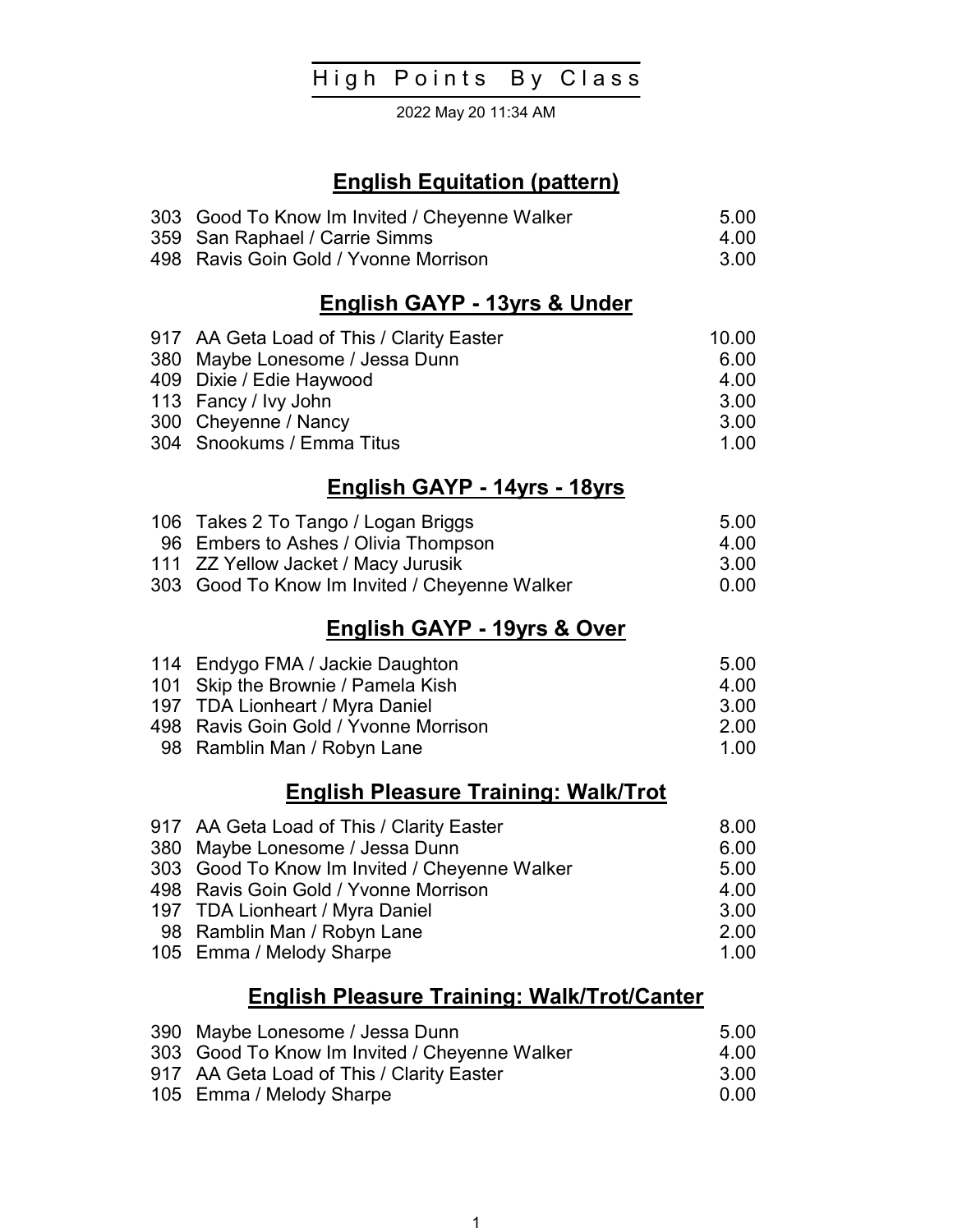# English Pleasure Walk/Trot - 13yrs & Under

| 917 AA Geta Load of This / Clarity Easter | 9.00 |
|-------------------------------------------|------|
| 380 Maybe Lonesome / Jessa Dunn           | 9.00 |
| 113 Fancy / Ivy John                      | 3.00 |
| 300 Cheyenne / Nancy                      | 3.00 |
| 409 Dixie / Edie Haywood                  | 2.00 |
| 304 Snookums / Emma Titus                 | 1.00 |

### English Pleasure Walk/Trot - 14yrs - 18yrs

| 106 Takes 2 To Tango / Logan Briggs           | 5.00 |
|-----------------------------------------------|------|
| 111 ZZ Yellow Jacket / Macy Jurusik           | 4.00 |
| 96 Embers to Ashes / Olivia Thompson          | 3.00 |
| 115 Aspen Dancer / Lila Kelly                 | 2.00 |
| 303 Good To Know Im Invited / Cheyenne Walker | 0.00 |

## English Pleasure Walk/Trot - Open

| 197 TDA Lionheart / Myra Daniel               | 9.00 |
|-----------------------------------------------|------|
| 917 AA Geta Load of This / Clarity Easter     | 8.00 |
| 498 Ravis Goin Gold / Yvonne Morrison         | 4.00 |
| 380 Maybe Lonesome / Jessa Dunn               | 3.00 |
| 96 Embers to Ashes / Olivia Thompson          | 2.00 |
| 303 Good To Know Im Invited / Cheyenne Walker | 2.00 |
| 111 ZZ Yellow Jacket / Macy Jurusik           | 1.00 |
| 359 San Raphael / Carrie Simms                | 1.00 |

### English Pleasure Walk/Trot/Canter - 14yrs - 18yrs

| 125 Duke of Earl / Lila Kelly                 | 0.00 |
|-----------------------------------------------|------|
| 303 Good To Know Im Invited / Cheyenne Walker | 0.00 |

### English Pleasure Walk/Trot/Canter - 19yrs & Over

| 197 TDA Lionheart / Myra Daniel       | 0.00 |
|---------------------------------------|------|
| 498 Ravis Goin Gold / Yvonne Morrison | 0.00 |

# English Pleasure Walk/Trot/Canter - Open

| 197 TDA Lionheart / Myra Daniel               | 8.00 |
|-----------------------------------------------|------|
| 303 Good To Know Im Invited / Cheyenne Walker | 5.00 |
| 380 Maybe Lonesome / Jessa Dunn               | 4.00 |
| 498 Ravis Goin Gold / Yvonne Morrison         | 4.00 |
| 125 Duke of Earl / Lila Kelly                 | 3.OO |
|                                               |      |

# English Type Horse @ Halter - Open

| 197 TDA Lionheart / Myra Daniel               | 10.00 |
|-----------------------------------------------|-------|
| 917 AA Geta Load of This / Clarity Easter     | 6.00  |
| 97 Vido Barbarino / Charles Daniel            | 4.00  |
| 303 Good To Know Im Invited / Cheyenne Walker | 4.00  |
| 390 Maybe Lonesome / Jessa Dunn               | 3.00  |
| 88 Krymsum Bonanza / Nancy Barbee             | 2.00  |
| 111 ZZ Yellow Jacket / Macy Jurusik           | 1.00  |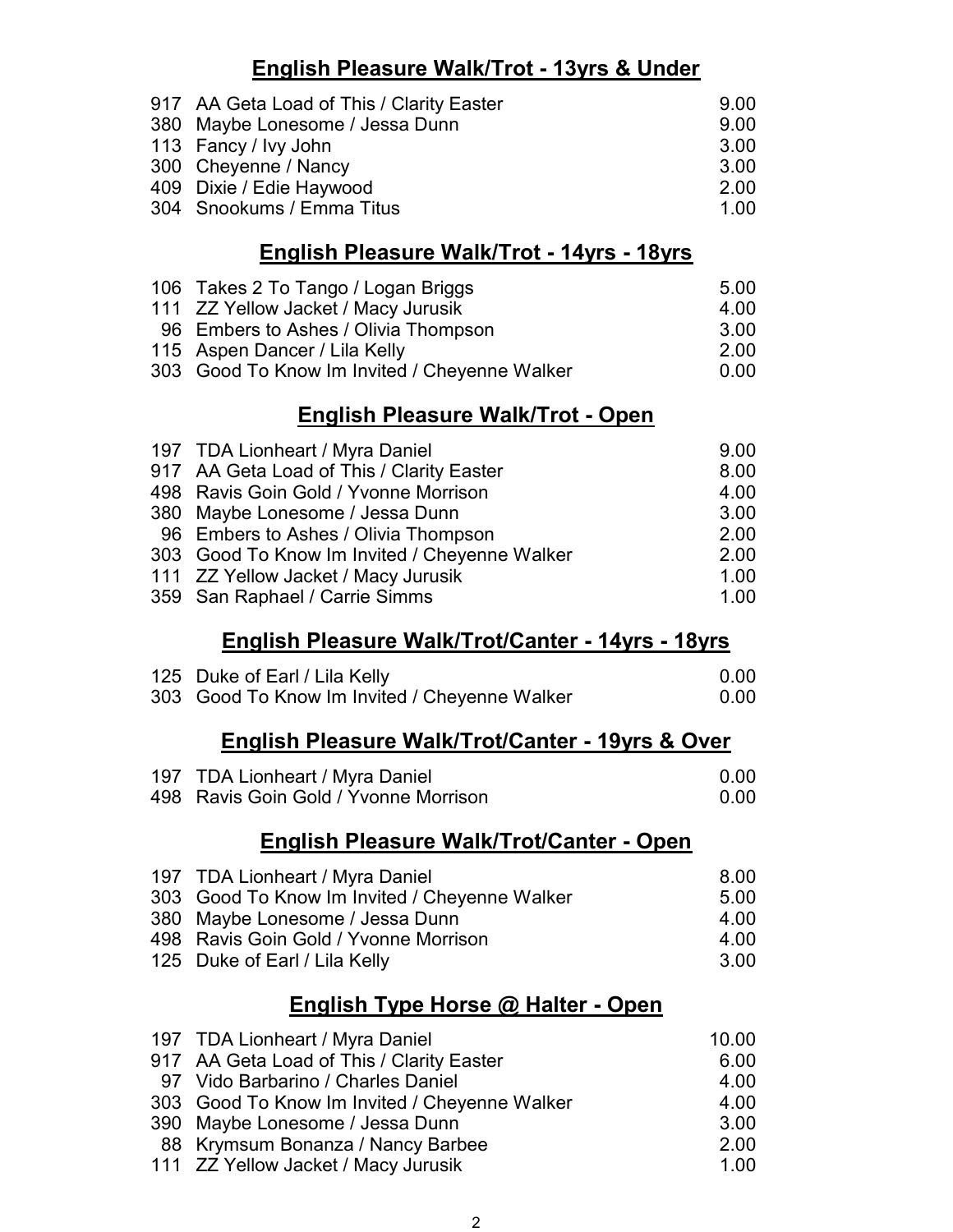### Horse @ Halter - All Types

| 711 Prize Winning Blonde / Hadley Strader | 7.00 |
|-------------------------------------------|------|
| 101 Skip the Brownie / Pamela Kish        | 5.00 |
| 917 AA Geta Load of This / Clarity Easter | 5.00 |
| 469 Hot Southern Night / Ashley Muenchen  | 5.00 |
| 390 Maybe Lonesome / Jessa Dunn           | 3.00 |
| 496 Virtually A Chicken / Gracie Barham   | 2.00 |
| 88 Krymsum Bonanza / Nancy Barbee         | 2.00 |
| 111 ZZ Yellow Jacket / Macy Jurusik       | 1.00 |

## **Huntseat GAYP**

| 917 AA Geta Load of This / Clarity Easter     | 9.00 |
|-----------------------------------------------|------|
| 498 Ravis Goin Gold / Yvonne Morrison         | 5.00 |
| 106 Takes 2 To Tango / Logan Briggs           | 4.00 |
| 111 ZZ Yellow Jacket / Macy Jurusik           | 3.00 |
| 303 Good To Know Im Invited / Cheyenne Walker | 3.00 |
| 96 Embers to Ashes / Olivia Thompson          | 2.00 |
| 380 Maybe Lonesome / Jessa Dunn               | 2.00 |
| 359 San Raphael / Carrie Simms                | 2.00 |

### Huntseat Pleasure Walk/Trot/Canter - Open

| 917 AA Geta Load of This / Clarity Easter     | 10.00 |
|-----------------------------------------------|-------|
| 125 Duke of Earl / Lila Kelly                 | 4.00  |
| 380 Maybe Lonesome / Jessa Dunn               | 4.00  |
| 303 Good To Know Im Invited / Cheyenne Walker | 4.00  |
| 498 Ravis Goin Gold / Yvonne Morrison         | 3.00  |
| 359 San Raphael / Carrie Simms                | 2.00  |

### Novice English Pleasure - GAYP - Open (Horse or Rider)

| 111 ZZ Yellow Jacket / Macy Jurusik   | -0.00 |
|---------------------------------------|-------|
| 113 Fancy / Ivy John                  | -0.00 |
| 498 Ravis Goin Gold / Yvonne Morrison | -0.00 |
| 359 San Raphael / Carrie Simms        | -0.00 |

### Novice English Pleasure HORSE - Walk/Jog

| 114 Endygo FMA / Jackie Daughton    | 5.00 |
|-------------------------------------|------|
| 106 Takes 2 To Tango / Logan Briggs | 4.00 |
| 111 ZZ Yellow Jacket / Macy Jurusik | 3.00 |
| 113 Fancy / Ivy John                | 2.00 |

## Novice English Pleasure RIDER - Walk/Jog

| 380 Maybe Lonesome / Jessa Dunn       | 9.00 |
|---------------------------------------|------|
| 498 Ravis Goin Gold / Yvonne Morrison | 5.00 |
| 111 ZZ Yellow Jacket / Macy Jurusik   | 4.00 |
| 113 Fancy / Ivy John                  | 3.00 |
| 304 Snookums / Emma Titus             | 3.00 |
| 300 Cheyenne / Nancy                  | 2.00 |
| 409 Dixie / Edie Haywood              | 1.00 |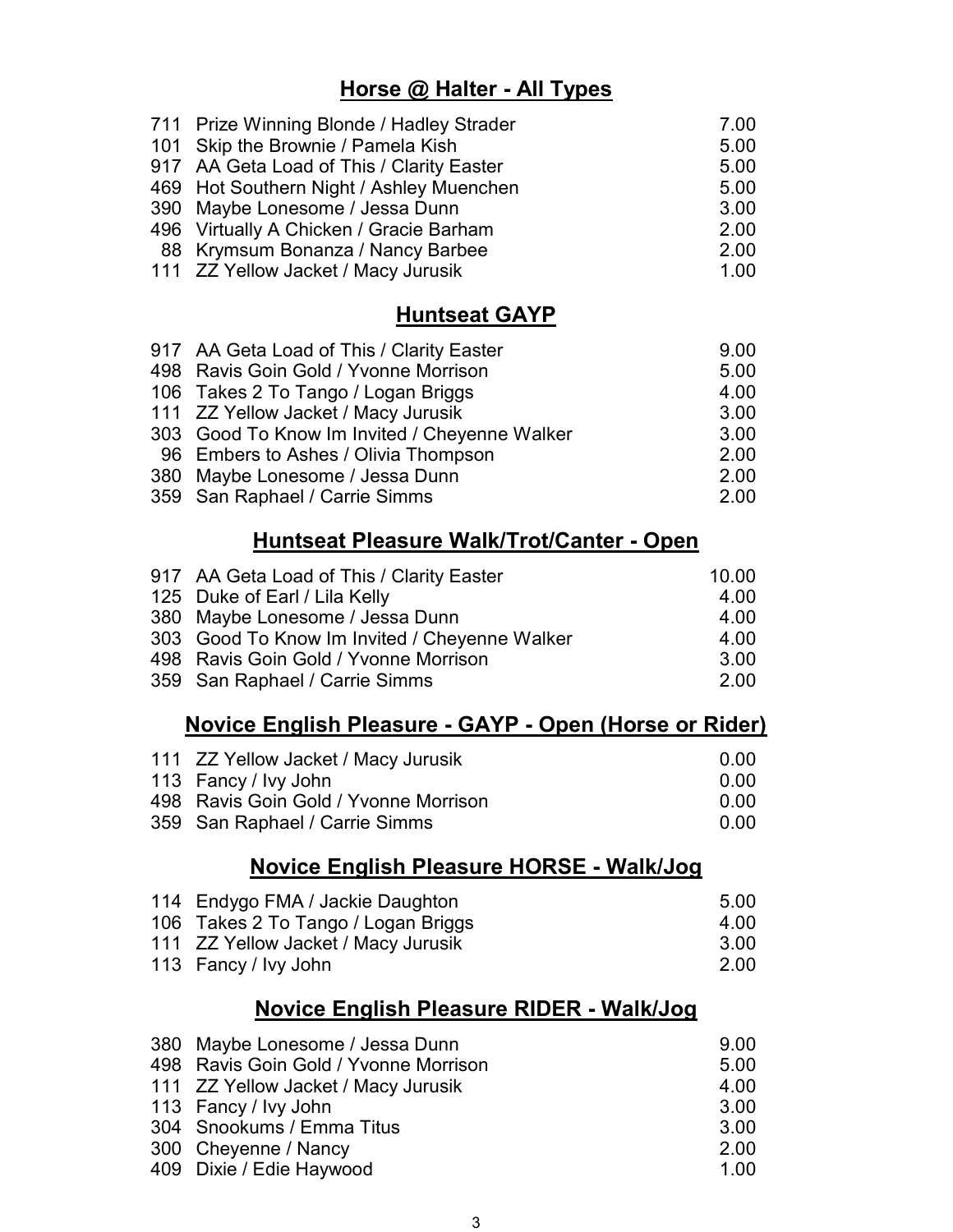# Novice Western Pleasure - GAYP (Horse or Rider)

| 110 Zippos Socket Imprint / Jesse Milam   | 9.00 |
|-------------------------------------------|------|
| 469 Hot Southern Night / Ashley Muenchen  | 5.00 |
| 116 Blazins Hot Hunter / Gracie Lawrence  | 4.00 |
| 111 ZZ Yellow Jacket / Macy Jurusik       | 3.00 |
| 711 Prize Winning Blonde / Hadley Strader | 3.00 |
| 951 Zips Platinum Asset / Madison Baynes  | 3.00 |
| 100 Premolicious / Ronnie Pope            | 2.00 |

### Novice Western Pleasure HORSE - Walk/Jog

| 116 Blazins Hot Hunter / Gracie Lawrence | 5.00 |
|------------------------------------------|------|
| 100 Premolicious / Ronnie Pope           | 4.00 |
| 111 ZZ Yellow Jacket / Macy Jurusik      | 3.00 |
| 113 Fancy / Ivy John                     | 2.00 |
| 469 Hot Southern Night / Ashley Muenchen | 0.00 |

# Novice Western Pleasure RIDER - Walk/Jog

| 110 Zippos Socket Imprint / Jesse Milam   | 7.00 |
|-------------------------------------------|------|
| 116 Blazins Hot Hunter / Gracie Lawrence  | 5.00 |
| 300 Cheyenne / Nancy                      | 5.00 |
| 111 ZZ Yellow Jacket / Macy Jurusik       | 4.00 |
| 409 Dixie / Edie Haywood                  | 3.00 |
| 113 Fancy / Ivy John                      | 2.00 |
| 711 Prize Winning Blonde / Hadley Strader | 2.00 |
| 951 Zips Platinum Asset / Madison Baynes  | 2.00 |
|                                           |      |

### Novice Working Western - GAYP - Open (horse or rider)

| 392 Leap / Carrie O'Byrne                    | 0.OQ |
|----------------------------------------------|------|
| 197 TDA Lionheart / Carter Pruitt            | 0.OQ |
| 332 April / Katie Zinke                      | 0.OQ |
| 308 You Got A Friend in Me / Araya McMillion | 0.OQ |

### Novice Working Western HORSE - Walk/Jog

| 392 Leap / Carrie O'Byrne                | -0.00 |
|------------------------------------------|-------|
| 106 Takes 2 To Tango / Logan Briggs      | 0.00  |
| 302 Haidas Smart Kitten / Susie McRackin | -0.00 |

# Novice Working Western RIDER - Walk/Jog

| 197 TDA Lionheart / Carter Pruitt     | 6.00  |
|---------------------------------------|-------|
| 97 Vido Barbarino / Charles Daniel    | 5.00  |
| 304 Snookums / Emma Titus             | 5.00  |
| 106 Takes 2 To Tango / Logan Briggs   | 4.00  |
| 498 Ravis Goin Gold / Yvonne Morrison | 4.00  |
| 305 Weezer / Jackson Eakes            | 2.00  |
| 332 April / Katie Zinke               | 1 Q O |
|                                       |       |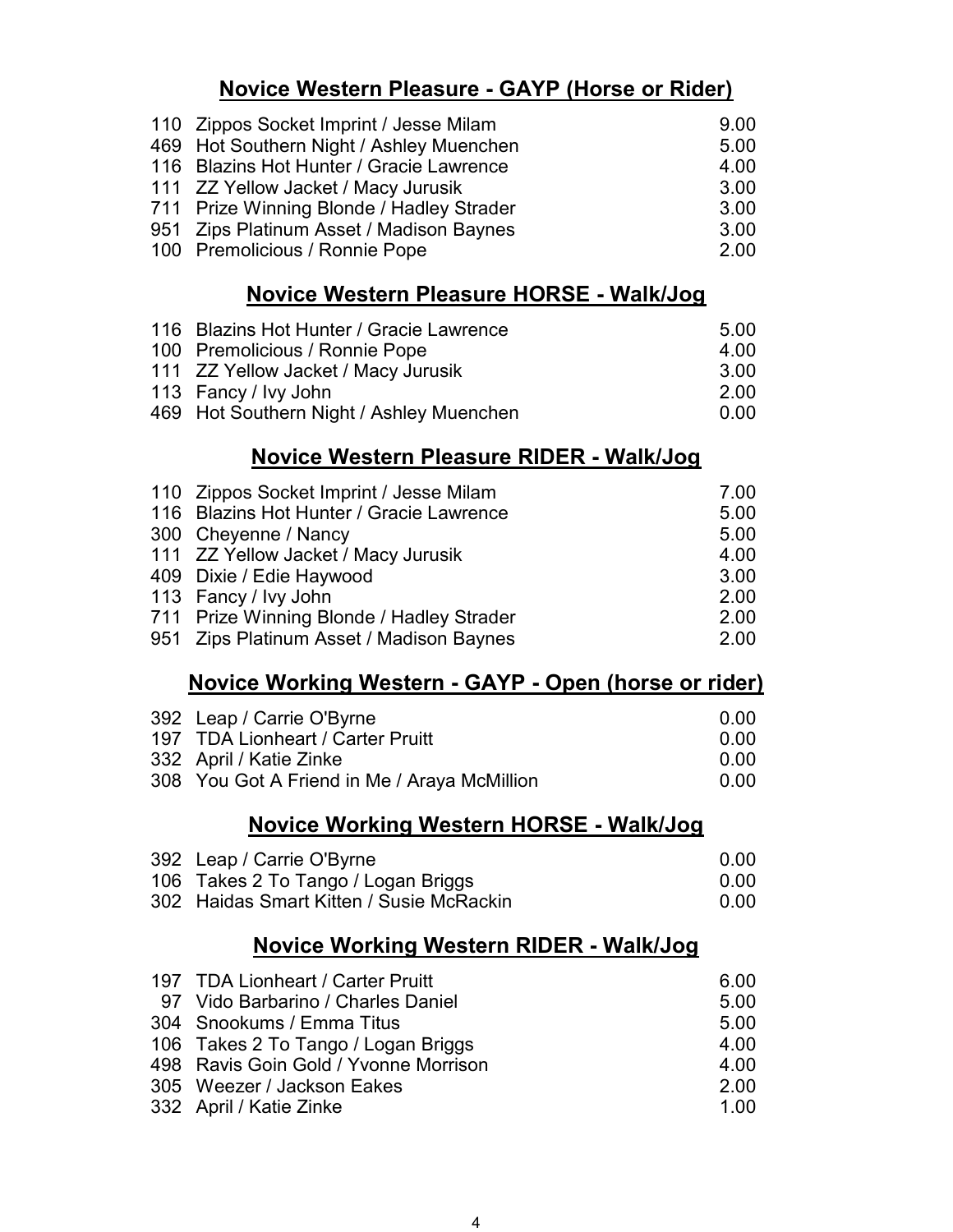### Ranch Type Horse @ Halter - Open

| 300 Cheyenne / Morgan Matter             | 5.00 |
|------------------------------------------|------|
| 409 Dixie / Edie Haywood                 | 4.00 |
| 302 Haidas Smart Kitten / Susie McRackin | 3.00 |
| 304 Snookums / Emma Titus                | 2.00 |
| 305 Weezer / Jackson Eakes               | 1.00 |
| 480 Whiz's Smartest Chic / Lynn Perry    | 0.00 |

# Saddle Type English - GAYP

| 114 Endygo FMA / Jackie Daughton  | 0.00 |
|-----------------------------------|------|
| 197 TDA Lionheart / Myra Daniel   | 0.00 |
| 306 Late Nite Affair / Karen Vick | 0.00 |

## Saddle Type Horse @ Halter - Open

| 197 TDA Lionheart / Myra Daniel    | 10.00 |
|------------------------------------|-------|
| 97 Vido Barbarino / Charles Daniel | 8 OO  |
| 114 Endygo FMA / Jackie Daughton   | 3.OO  |
| 306 Late Nite Affair / Karen Vick  | 3.OO  |
| 108 Mary Jane / Karen Scitner      | 2 OO  |

# Saddle Type Western GAYP

| 306 Late Nite Affair / Karen Vick  | 5.00 |
|------------------------------------|------|
| 197 TDA Lionheart / Myra Daniel    | 4.00 |
| 97 Vido Barbarino / Charles Daniel | 3.00 |

### Showmanship @ Halter - 13yrs & Under

| 305 Weezer / Jackson Eakes      | 5.00 |
|---------------------------------|------|
| 300 Cheyenne / Morgan Matter    | 4.00 |
| 409 Dixie / Edie Haywood        | 3.00 |
| 380 Maybe Lonesome / Jessa Dunn | 2.00 |
| 304 Snookums / Emma Titus       | 1 NO |

### Showmanship @ Halter - 14yrs - 18yrs

| 496 Virtually A Chicken / Gracie Barham       | -0.00 |
|-----------------------------------------------|-------|
| 111 ZZ Yellow Jacket / Macy Jurusik           | -0.00 |
| 303 Good To Know Im Invited / Cheyenne Walker | -0.00 |

### Showmanship @ Halter - 19yrs & Over

| 498 Ravis Goin Gold / Yvonne Morrison     | 9.00  |
|-------------------------------------------|-------|
| 88 Krymsum Bonanza / Nancy Barbee         | 7.00  |
| 888 Famous In A Small Town / Nancy Barbee | 6.00  |
| 101 Skip the Brownie / Pamela Kish        | 4.00  |
| 332 April / Katie Zinke                   | 2.00  |
| 301 Masha Latte' / Claudia Pestana        | 1 Q O |
|                                           |       |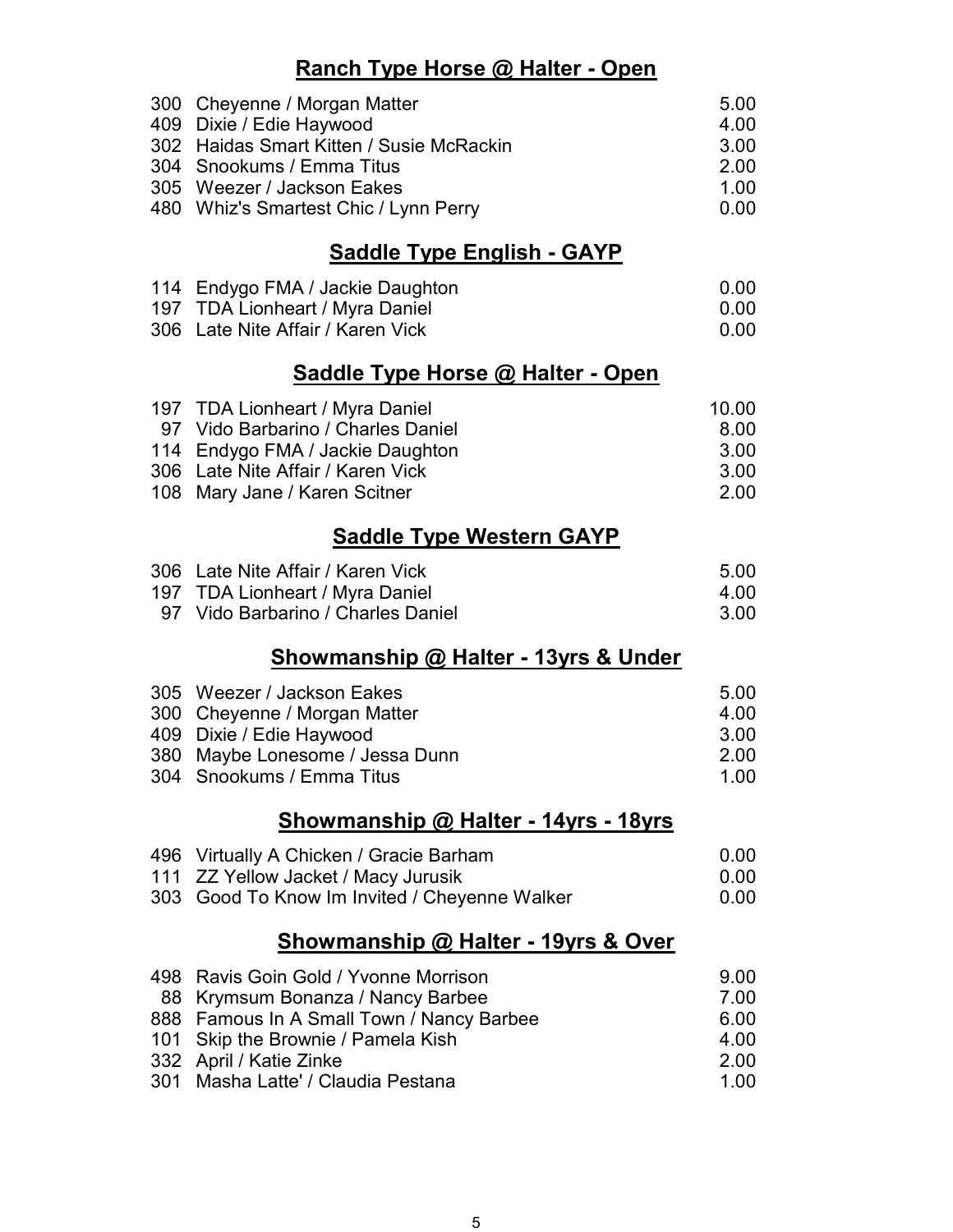### Western Pleasure GAYP - 13yrs & Under

| 95 Zips Platinum Asset / Ashlynn Cheek    | 7.00 |
|-------------------------------------------|------|
| 711 Prize Winning Blonde / Hadley Strader | 6.00 |
| 300 Cheyenne / Nancy                      | 5.00 |
| 113 Fancy / Ivy John                      | 4.00 |
| 409 Dixie / Edie Haywood                  | 4.00 |
|                                           |      |

#### Western Pleasure GAYP - 14yrs - 18yrs

| 110 Zippos Socket Imprint / Jesse Milam       | 5.00  |
|-----------------------------------------------|-------|
| 496 Virtually A Chicken / Gracie Barham       | 4.00  |
| 116 Blazins Hot Hunter / Gracie Lawrence      | 3.00  |
| 925 Have A Good Bay / Lila Kelly              | 2.00  |
| 111 ZZ Yellow Jacket / Macy Jurusik           | 1 Q O |
| 303 Good To Know Im Invited / Cheyenne Walker | 0.00  |

### Western Pleasure GAYP - 19yrs & Over

| 513 Bring Me Roses / Susan Blackstock    | 5.00 |
|------------------------------------------|------|
|                                          |      |
| 100 Premolicious / Ronnie Pope           | 4 OO |
| 101 Skip the Brownie / Pamela Kish       | 3.00 |
| 469 Hot Southern Night / Ashley Muenchen | 0.00 |
| 951 Zips Platinum Asset / Madison Baynes | 0.00 |

## Western Pleasure Horsemanship (pattern)

| 496 Virtually A Chicken / Gracie Barham | 5.00  |
|-----------------------------------------|-------|
| 101 Skip the Brownie / Pamela Kish      | 4 OO  |
| 111 ZZ Yellow Jacket / Macy Jurusik     | 3.OO  |
| 95 Zips Platinum Asset / Ashlynn Cheek  | 2.00  |
| 513 Bring Me Roses / Susan Blackstock   | 1 Q Q |

### Western Pleasure Training Walk/Jog

| 110 Zippos Socket Imprint / Jesse Milam       | 8.00 |
|-----------------------------------------------|------|
| 95 Zips Platinum Asset / Ashlynn Cheek        | 6.00 |
| 469 Hot Southern Night / Ashley Muenchen      | 5.00 |
| 496 Virtually A Chicken / Gracie Barham       | 4.00 |
| 513 Bring Me Roses / Susan Blackstock         | 3.00 |
| 711 Prize Winning Blonde / Hadley Strader     | 2.00 |
| 303 Good To Know Im Invited / Cheyenne Walker | 2.00 |
|                                               |      |

# Western Pleasure Training Walk/Jog/Lope

| 496 Virtually A Chicken / Gracie Barham  | 0.OQ |
|------------------------------------------|------|
| 95 Zips Platinum Asset / Ashlynn Cheek   | 0.OQ |
| 469 Hot Southern Night / Ashley Muenchen | 0.OQ |

## Western Pleasure Walk/Jog - 13yrs & Under

| 95 Zips Platinum Asset / Ashlynn Cheek    | 10.00 |
|-------------------------------------------|-------|
| 711 Prize Winning Blonde / Hadley Strader | 6.00  |
| 113 Fancy / Ivy John                      | 4.00  |
| 300 Cheyenne / Nancy                      | 4.00  |
|                                           |       |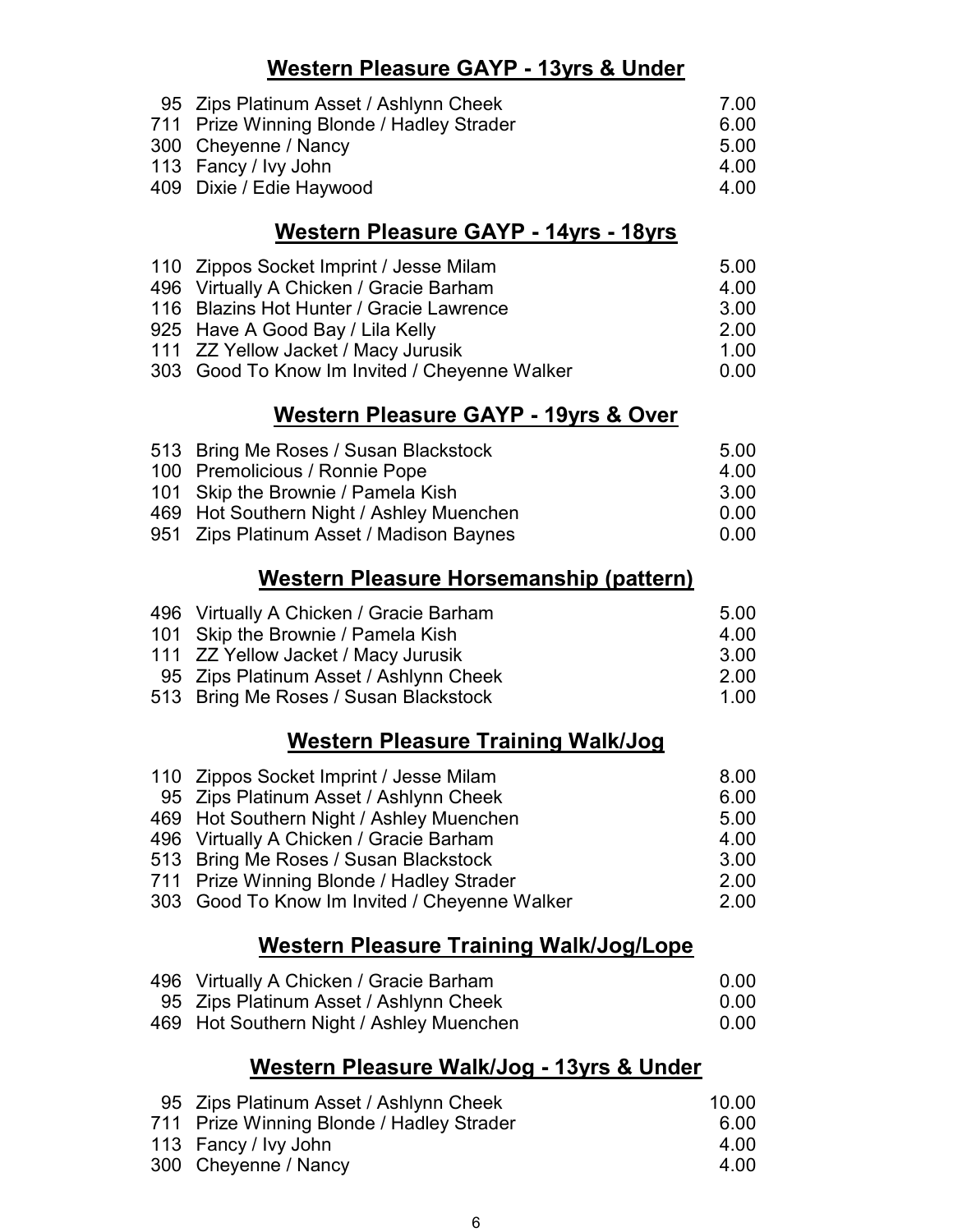| 110 Zippos Socket Imprint / Jesse Milam       | 5.00 |
|-----------------------------------------------|------|
| 116 Blazins Hot Hunter / Gracie Lawrence      | 4.00 |
| 496 Virtually A Chicken / Gracie Barham       | 3.00 |
| 925 Have A Good Bay / Lila Kelly              | 2.00 |
| 111 ZZ Yellow Jacket / Macy Jurusik           | 1.00 |
| 303 Good To Know Im Invited / Cheyenne Walker | 0.00 |

## Western Pleasure Walk/Jog - Open

| 110 Zippos Socket Imprint / Jesse Milam       | 7.00 |
|-----------------------------------------------|------|
| 496 Virtually A Chicken / Gracie Barham       | 5.00 |
| 469 Hot Southern Night / Ashley Muenchen      | 5.00 |
| 95 Zips Platinum Asset / Ashlynn Cheek        | 4.00 |
| 303 Good To Know Im Invited / Cheyenne Walker | 4.00 |
| 116 Blazins Hot Hunter / Gracie Lawrence      | 3.00 |
| 513 Bring Me Roses / Susan Blackstock         | 1.00 |
| 711 Prize Winning Blonde / Hadley Strader     | 1.00 |
|                                               |      |

# Western Pleasure Walk/Jog/Lope - 14yrs - 18yrs

| 496<br>303 | Virtually A Chicken / Gracie Barham<br>Good To Know Im Invited / Cheyenne Walker | 0.00<br>0.00 |
|------------|----------------------------------------------------------------------------------|--------------|
|            |                                                                                  |              |
|            | Western Pleasure Walk/Jog/Lope - 19yrs & Over                                    |              |
|            | 469 Hot Southern Night / Ashley Muenchen                                         | 0.00         |
|            | Western Pleasure Walk/Jog/Lope - Open                                            |              |
| 496        | Virtually A Chicken / Gracie Barham                                              | 0.00         |
|            | 95 Zips Platinum Asset / Ashlynn Cheek                                           | 0.00         |
|            | 469 Hot Southern Night / Ashley Muenchen                                         | 0.00         |
|            | Western Type Horse @ Halter - Open                                               |              |
|            | 711 Prize Winning Blonde / Hadley Strader                                        | 7.00         |
| 101        | Skip the Brownie / Pamela Kish                                                   | 5.00         |
| 496        | Virtually A Chicken / Gracie Barham                                              | 4.00         |
| 469        | Hot Southern Night / Ashley Muenchen                                             | 4.00         |
| 380        | Maybe Lonesome / Jessa Dunn                                                      | 3.00         |
|            | 888 Famous In A Small Town / Nancy Barbee                                        | 3.00         |
| 443        | VF 47 IMP / Yvonne; Perry                                                        | 1.00         |

# Working Western GAYP - 13yrs & Under

| 197 TDA Lionheart / Carter Pruitt         | -5.00 |
|-------------------------------------------|-------|
| 917 AA Geta Load of This / Clarity Easter | 4.00  |
| 304 Snookums / Emma Titus                 | -3.00 |
| 305 Weezer / Jackson Eakes                | 2 OO  |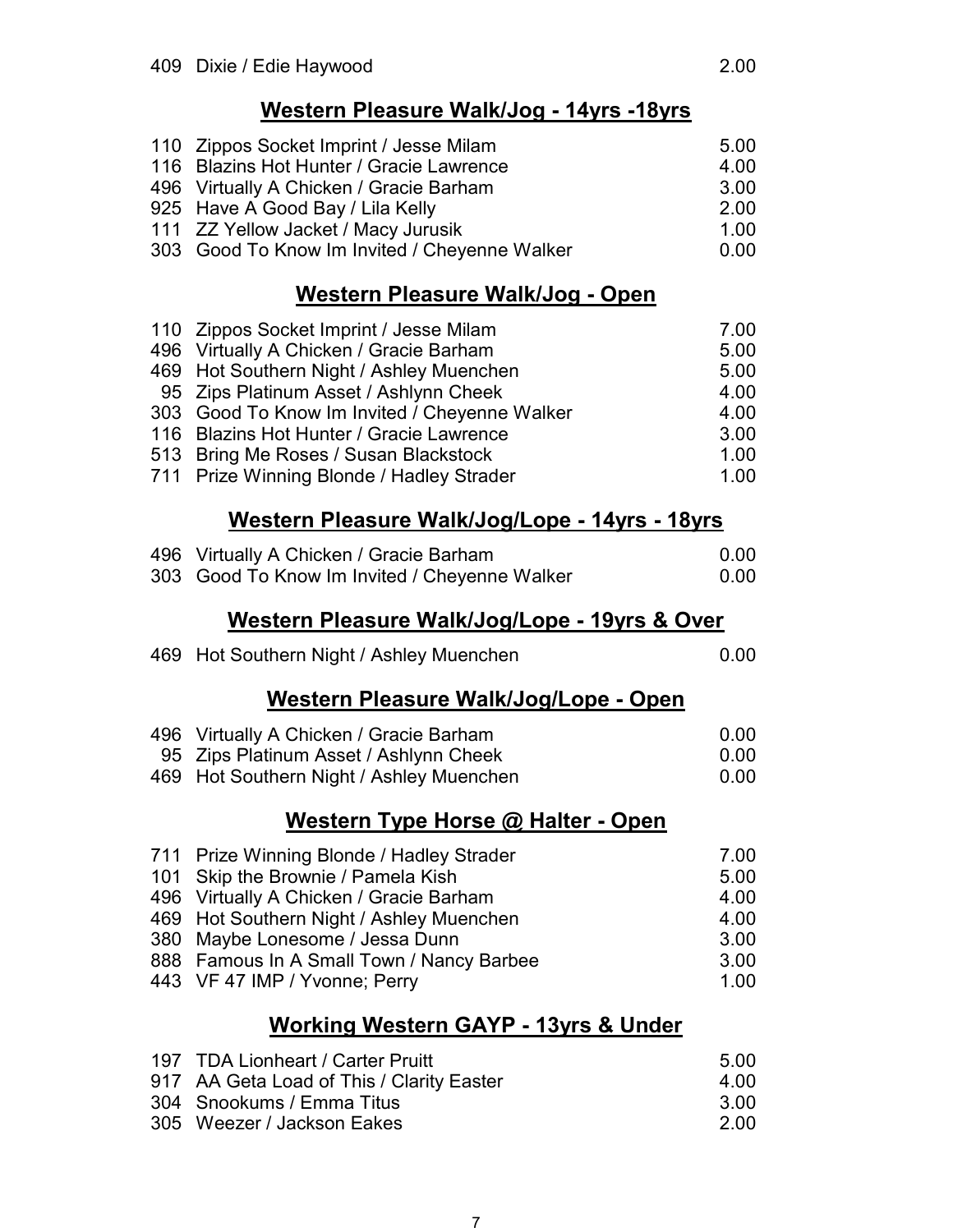# Working Western GAYP - 14yrs - 18yrs

| 790 Leos Blue Eyed Blaze / Gracie Barham     | 0.00  |
|----------------------------------------------|-------|
| 106 Takes 2 To Tango / Logan Briggs          | -0.00 |
| 308 You Got A Friend in Me / Araya McMillion | -0.00 |

# Working Western GAYP - 19yrs & Over

| 97 Vido Barbarino / Charles Daniel       | 6.00  |
|------------------------------------------|-------|
| 480 Whiz's Smartest Chic / Lynn Perry    | .5.00 |
| 302 Haidas Smart Kitten / Susie McRackin | 5.00  |
| 442 Loping with Passion / Ken Sharpe     | 4 O.O |
| 498 Ravis Goin Gold / Yvonne Morrison    | 4 OO  |

# Working Western Horsemanship (pattern)

| 790 Leos Blue Eyed Blaze / Gracie Barham  | -5.00 |
|-------------------------------------------|-------|
| 917 AA Geta Load of This / Clarity Easter | 4 O.O |
| 197 TDA Lionheart / Carter Pruitt         | -3.00 |
| 332 April / Katie Zinke                   | . വ വ |

# Working Western Training Walk/Jog

| 917 AA Geta Load of This / Clarity Easter | 10.00 |
|-------------------------------------------|-------|
| 197 TDA Lionheart / Carter Pruitt         | 6.00  |
| 790 Leos Blue Eyed Blaze / Gracie Barham  | 4.00  |
| 480 Whiz's Smartest Chic / Lynn Perry     | 3.00  |
| 498 Ravis Goin Gold / Yvonne Morrison     | 3.00  |
| 332 April / Katie Zinke                   | 2.00  |
| 106 Takes 2 To Tango / Logan Briggs       | 1.00  |
| 97 Vido Barbarino / Charles Daniel        | 1.00  |

# Working Western Training Walk/Jog/Lope

| 917 AA Geta Load of This / Clarity Easter | 10.00 |
|-------------------------------------------|-------|
| 480 Whiz's Smartest Chic / Lynn Perry     | 4.00  |
| 197 TDA Lionheart / Carter Pruitt         | 4.00  |
| 498 Ravis Goin Gold / Kendall Morrison    | 4.00  |
| 790 Leos Blue Eyed Blaze / Gracie Barham  | 3.00  |
| 442 Loping with Passion / Ken Sharpe      | 2.00  |
| 332 April / Katie Zinke                   | 2.00  |

### Working Western Walk/Jog - 13yrs & Under

| 917 AA Geta Load of This / Clarity Easter | -5.00 |
|-------------------------------------------|-------|
| 304 Snookums / Emma Titus                 | 4 O.O |
| 197 TDA Lionheart / Carter Pruitt         | -3.00 |
| 305 Weezer / Jackson Eakes                | -2.00 |

# Working Western Walk/Jog - 14yrs - 18yrs

| 790 Leos Blue Eyed Blaze / Gracie Barham     | 0.00 |
|----------------------------------------------|------|
| 106 Takes 2 To Tango / Logan Briggs          | 0.OQ |
| 308 You Got A Friend in Me / Araya McMillion | 0.00 |